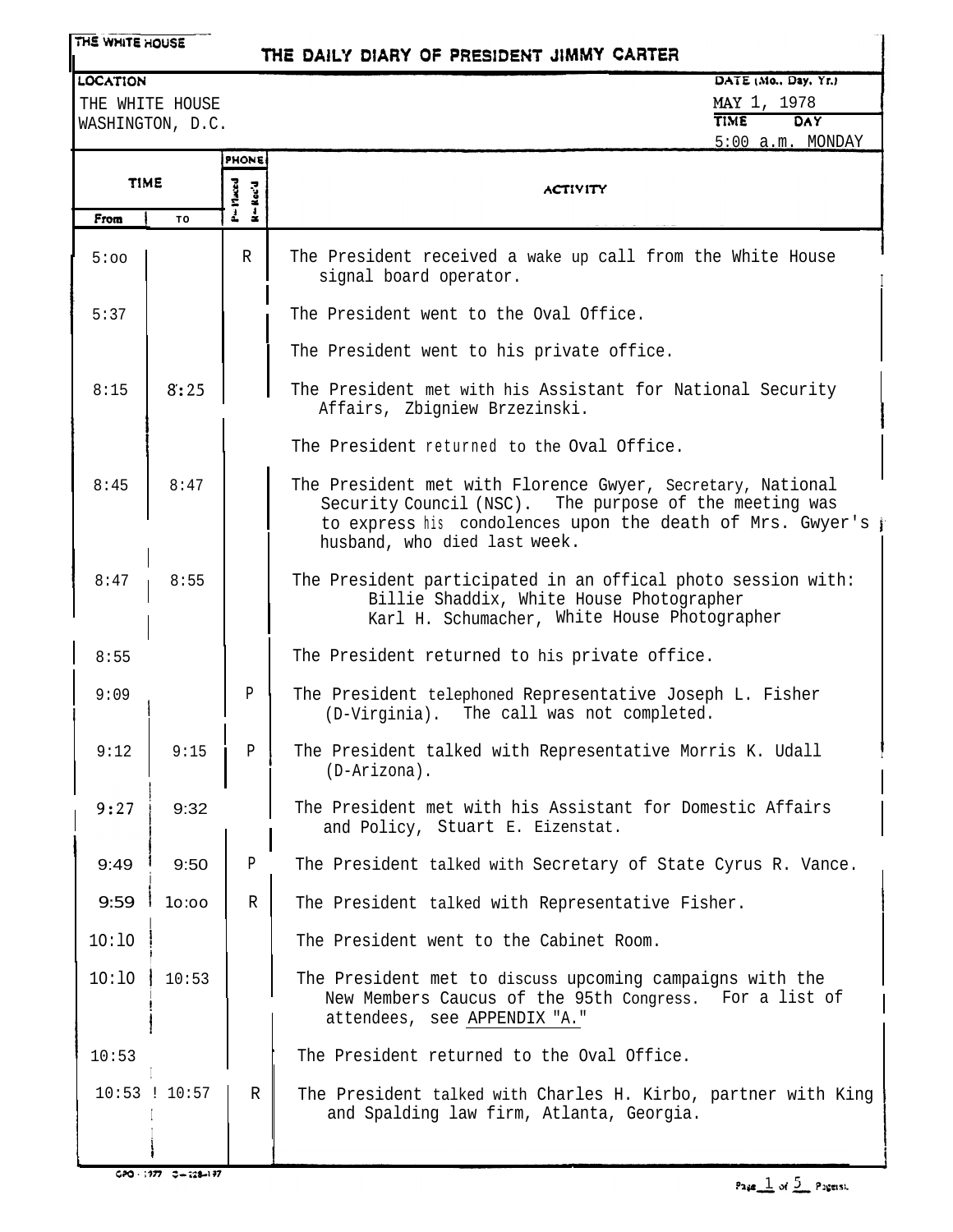# **THE DAiL'f DIARY OF PfiEStbENT JIMMY CARTER**

## LOCATION

THE WHITE HOUSE WASHINGTON, D.C. DATE (Mo., Day. Yr.)

MAY 1, 1978 TIME DAY 10:54 a.m. MONDAY

|                |                | <b>PHONE</b>       |                                                                                                                                                                 |
|----------------|----------------|--------------------|-----------------------------------------------------------------------------------------------------------------------------------------------------------------|
| <b>TIME</b>    |                | P=Maced<br>R-Rec'd | <b>ACTIVITY</b>                                                                                                                                                 |
| From           | To             |                    |                                                                                                                                                                 |
| 10:54          | 11:05          |                    | The President met with:<br>Joseph L. "Jody" Powell, Press Secretary<br>Rex L. Granum, Deputy Press Secretary                                                    |
| 11:05          | 11:35          |                    | The President met with Secretary of Health, Education, and<br>Welfare (HEW) Joseph A. Califano, Jr.                                                             |
| 11:35<br>12:02 | 12:05<br>12:40 |                    | The President met with:<br>Juanita M. Kreps, Secretary of Commerce<br>The First Lady                                                                            |
| 12:21          |                | R                  | The President was telephoned by his Assistant for Congres-<br>sional Liaison, Frank B. Moore. Staff Assistant Nellie L.<br>Yates took the call.                 |
|                |                |                    | The President and the First Lady had lunch.                                                                                                                     |
| 1:27           |                |                    | The President returned to the Cabinet Room.                                                                                                                     |
|                |                |                    | The President greeted Prime Minister of Israel Menachem Begin.                                                                                                  |
| 1:27           |                |                    | The President and Prime Minister Begin went to the Rose<br>Garden.                                                                                              |
|                |                |                    | The President and Prime Minister participated in a photo<br>opportunity with members of the press.                                                              |
| 1:30           |                |                    | The President and Prime Minister Begin returned to the Cabinet<br>Room.                                                                                         |
| 1:30           | 1:51           |                    | The President participated in a meeting with U.S. and Israeli  <br>officials. For a list of attendees, see APPENDIX "B."                                        |
| 1:51           |                |                    | The President and Prime Minister Begin went to the Oval<br>Office.                                                                                              |
| 2:02           |                |                    | The President and Prime Minister Begin went to the South<br>Grounds.                                                                                            |
| 2:02           | 3:48           |                    | The President and the First Lady hosted a reception in honor<br>of the 30th Anniversary of the establishment of the State<br>of Israel.<br>Members of the press |
|                |                |                    | The President and the First Lady, escorted Prime Minister and<br>Mrs. Begin to the platform.                                                                    |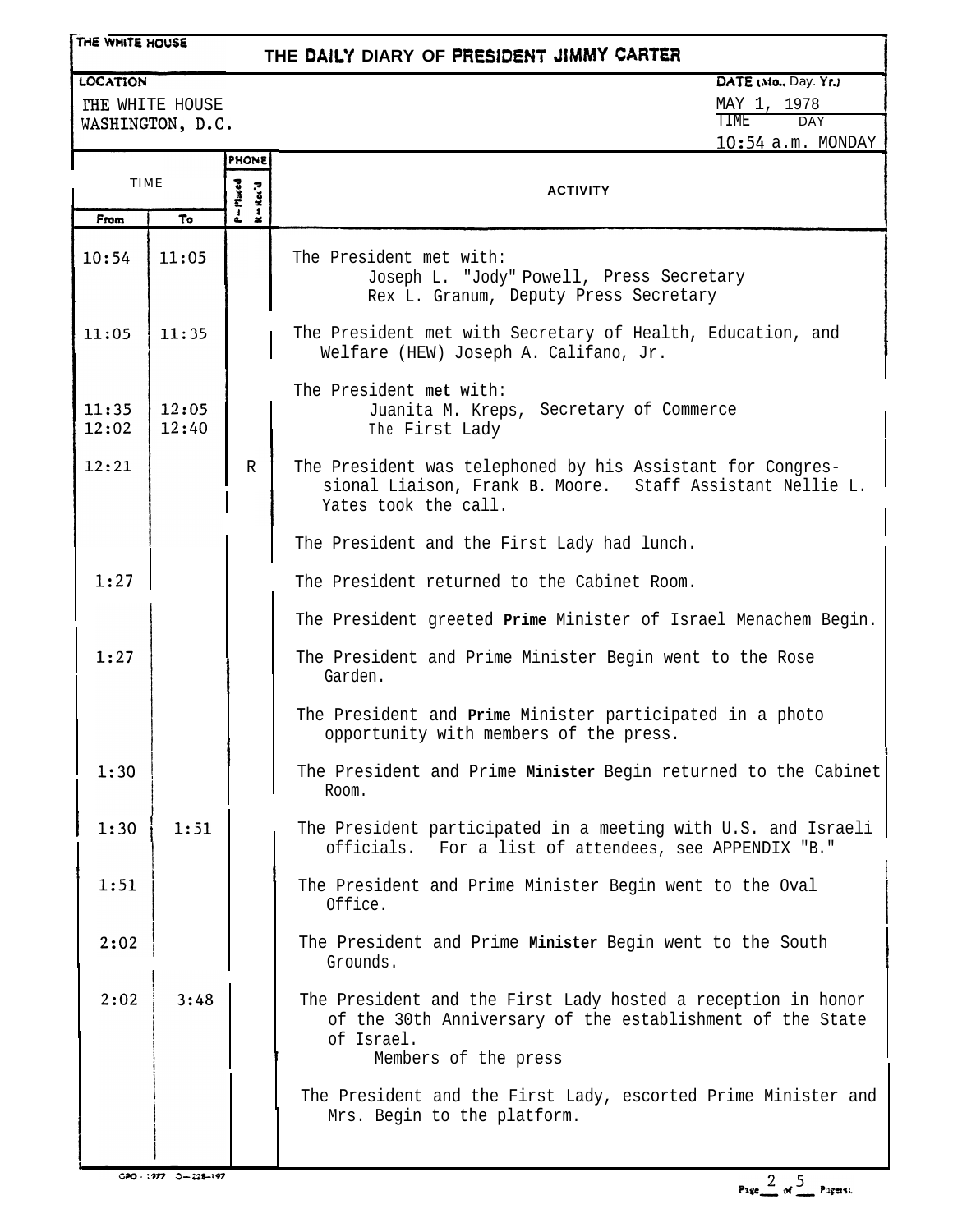# **THE** DAILY DIARY **OF PRESibEhiT JIMMY CARTER**

## **LOCATION**

THE WHITE HOUSE THE WAY 1, 1978 WASHINGTON, D.C.

|              |              | <b>PHONE</b>           |                                                                                                                                                            |
|--------------|--------------|------------------------|------------------------------------------------------------------------------------------------------------------------------------------------------------|
| <b>TIME</b>  |              | $P = P$ laced<br>Rec'd | <b>ACTIVITY</b>                                                                                                                                            |
| From         | To           | $\frac{1}{2}$          |                                                                                                                                                            |
| 2:10         | 2:28         |                        | The President and Prime Minister Begin exchanged remarks.                                                                                                  |
|              |              |                        | The President and the First Lady, accompanied by Prime Minister<br>and Mrs. Begin received reception guests. For a list of<br>attendees, see APPENDIX "C." |
|              |              |                        | The Presidential party attended a performance by:<br>Shlomo Mintz, violinist<br>Mordecai Shedori, pianist                                                  |
| 3:48         |              |                        | The President returned to the second floor Residence.                                                                                                      |
| 3:50         |              |                        | The President returned to the State Floor Residence.                                                                                                       |
| 3:50         |              |                        | The President and the First Lady, escorted Prime Minister<br>and Mrs. Begin to the North Portico.                                                          |
|              |              |                        | The President and the First Lady bade farewell to Prime<br>Minister and Mrs. Begin.                                                                        |
| 3:54         |              |                        | The President returned to the Oval Office.                                                                                                                 |
| 3:54<br>3:54 | 3:56<br>4:00 |                        | The President met with:<br>Sidney J. Marcus, State Representatives (D-Georgia)<br>Robert J. Lipshutz, Counsel                                              |
| 3:59         |              | $\mathbf{P}$           | The President telephoned Secretary Vance. The call was not<br>completed.                                                                                   |
| 4:02         | 4:09         | $\mathbb{R}$           | The President talked with Secretary of the Treasury<br>W. Michael Blumenthal.                                                                              |
| 4:22         | 4:23         | ${\tt P}$              | The President talked with the First Lady.                                                                                                                  |
| 4:24         | 4:26         | $\, {\bf p}$           | The President talked with Representative Donald J. Pease<br>$(D-Ohio)$ .                                                                                   |
| 4:35         | 4:39         | P                      | The President talked with Representative Donald M. Fraser<br>(D-Minnesota)                                                                                 |
| 4:40         | 4:41         | P                      | The President talked with Representative-Gus Yatron<br>(D-Pennsylvania).                                                                                   |
| 4:45         | 4:50         |                        | The President met with Mr. Jordan.                                                                                                                         |
| 4:45         | 4:48         | Ρ                      | The President talked with Senator John Sparkman (D-Alabama).                                                                                               |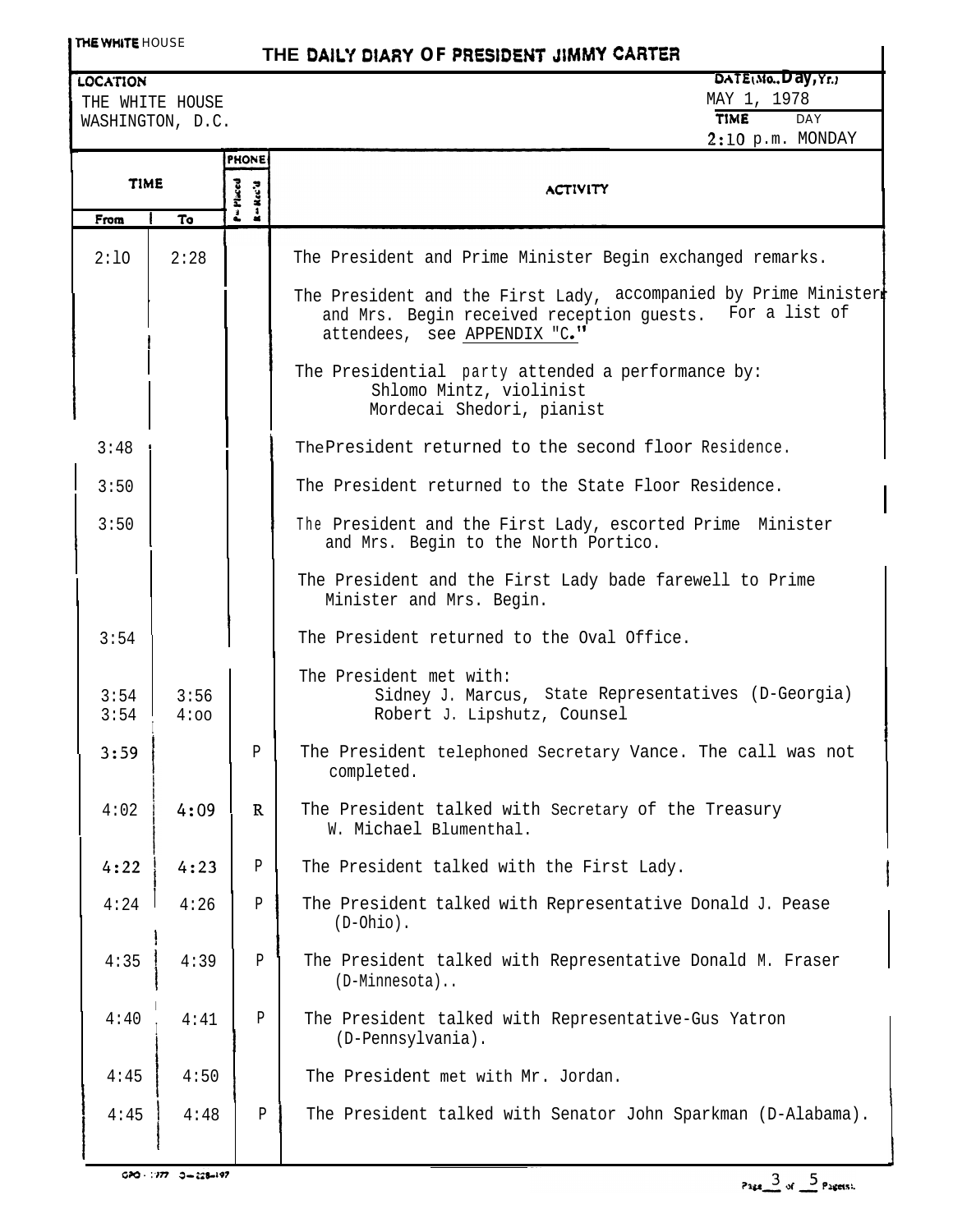# THE DAILY DIARY OF PRESIDENT JIMMY CARTER

LOCATION THE WHITE HOUSE WASHINGTON, D.C. DATE (Mo., Day, Yr.) MAY 1, 1978 **TME** DAY 4:48 p.m. MONDAY

|       |       | <b>PHONE</b>                            |                                                                                                              |
|-------|-------|-----------------------------------------|--------------------------------------------------------------------------------------------------------------|
| TIME  |       | $P = P$ inced<br>Rec'd<br>$\frac{3}{4}$ | <b>ACTIVITY</b>                                                                                              |
| From  | To    |                                         |                                                                                                              |
| 4:48  | 4:51  | P                                       | The President talked with Representative Andy Ireland<br>$(D-Florida)$ .                                     |
| 4:50  | 4:54  | P                                       | The President talked with Deputy Secretary of State Warren M.<br>Christopher.                                |
| 4:52  |       | $\mathbf{P}$                            | The President telephoned Representative Anthony C. Beilenson<br>(D-California) The call was not completed.   |
| 4:54  |       | D                                       | The President telephoned Representative Edward J. Derwinski<br>(R-Illinois). The call was not completed.     |
| 5:03  |       |                                         | The President returned to the second floor Residence.                                                        |
| 5:04  | 5:08? | $\mathbf P$                             | The President talked with Senator Howard H. Baker<br>(R-Tennessee).                                          |
| 5:06? | 5:07? | $\mathbb{R}$                            | The President talked with Mr. Moore.                                                                         |
| 5:08  |       | P                                       | The President telephoned Mr. Moore. The call was not<br>completed.                                           |
| 5:12  | 5:16  | P                                       | The President talked with Representative Derwinski.                                                          |
| 5:17  | 5:19  | P                                       | The President talked with Mr. Moore.                                                                         |
| 5:21  |       | $\overline{P}$                          | The President telephoned Representative Beilenson.<br>The call<br>was not completed.                         |
| 5:22  |       |                                         | The President and the First Lady went to the tennis courts.                                                  |
|       |       |                                         | The President and the First Lady played tennis.                                                              |
| 6:28  |       |                                         | The President and the First Lady returned to the second floor<br>Residence.                                  |
| 6:45  |       |                                         | The President had dinner with:<br>The First Lady<br>Chip and Caron Carter<br>Jeff and Annette Carter         |
| 7:26  |       |                                         | The President and the First Lady returned to the State Floor<br>Residence.                                   |
| 7:26  | 8:37  |                                         | The President and the First Lady hosted a performance by the<br>George Washington University Reading Center. |

i

i.